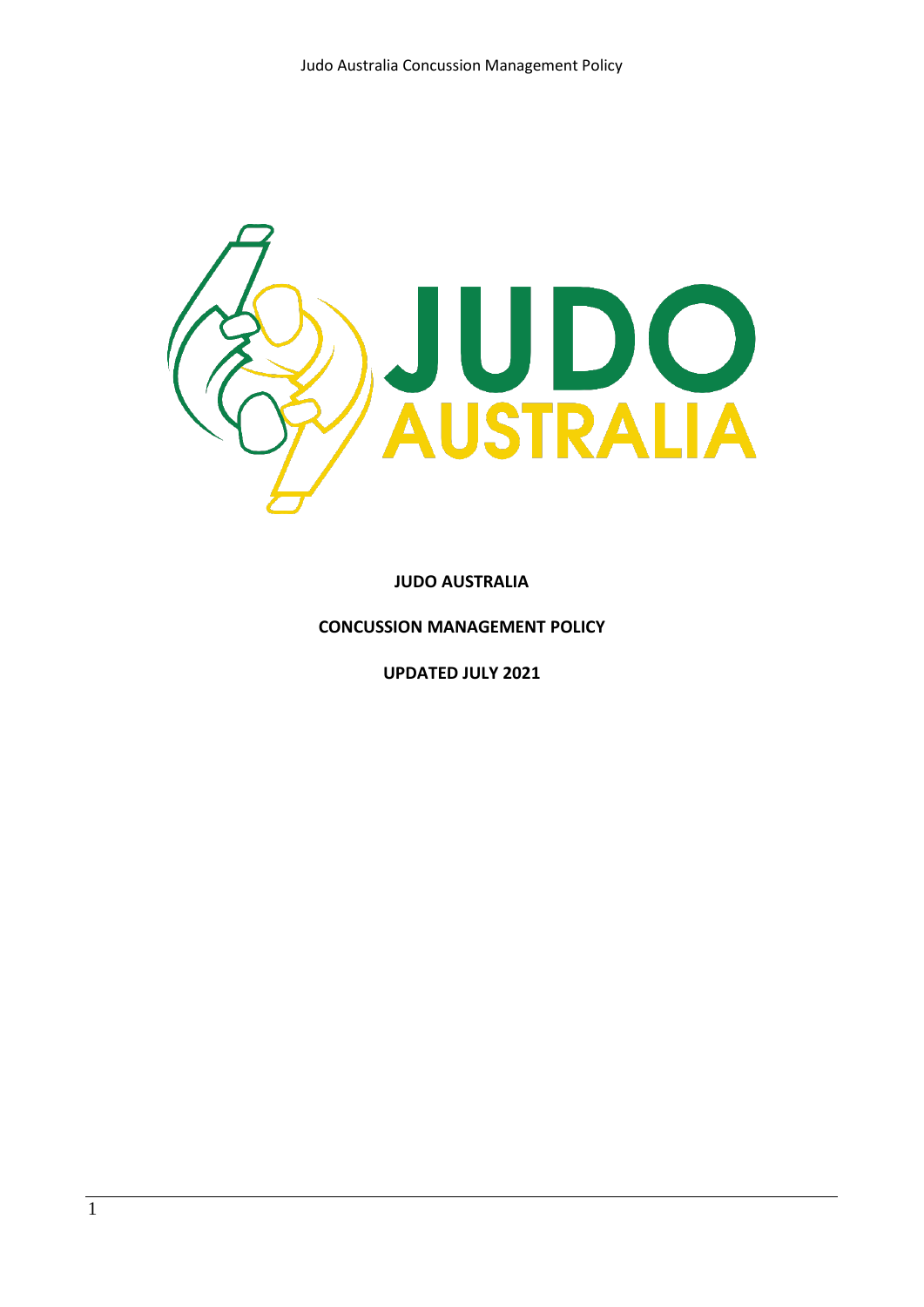Judo Australia Concussion Management Policy

Any athlete who has been determined to have concussion should be immediately removed from play and referred for medical assessment as soon as possible.

Below are guidelines for the management of concussion under the following headings:

- 1. Concussion management procedure
- 2. Judo specific concussion stepwise return to play recommendations

## **1. Concussion management procedure**

- Protect the cervical spine if athlete is unconscious or if you are concerned
- IMMEDIATELY REMOVE FROM PLAY
- Inform the referees' commission regarding the above.
- Refer to the nearest hospital if persistent symptoms generally advised after 30 minutes.
- Engage the assistance of a responsible adult for constant supervision for a minimum of 24 hours.
- Advise a review by a medical professional prior to return to play.
- Provide a copy/or electronic link advice to the SCAT evaluation form to a responsible adult for completion at the next medical assessment and explain the "Athlete information", "Concussion injury advice" and "Return to play" (referenced in the 'JA Medical Manual')

Urgent referral to hospital will be required at any stage in the following: A GCS less than 15, deteriorating mental state, potential spinal injury, progressive mental state deterioration or new neurological symptoms or signs.

Referral to hospital is required if there is ongoing concern at any stage. Medical referral will be required if there is no resolution of symptoms within 10 days.

# **2. Judo specific concussion stepwise return to play recommendations**

The following recommendations for the management of concussion is a minimum standard and should not preclude specialist recommendations.

#### **First concussive episode**

- 1. Advise a graduated return to play.
- 2. Rest from exercise/ exertion until symptoms have completely resolved for 1 week
- 3. Perform a symptom review (SCAT 5 page 3) on return to play
- 4. Aerobic exercise 1 week (no randori, no strength training, avoid being thrown)
- 5. Perform a 'symptom evaluation' (SCAT 5 page 3) if 0, progress
- 6. Light randori 1 week
- 7. Perform a 'symptom evaluation' (SCAT 5 page 3) if 0, progress
- 8. Club based shiai 1 week
- 9. Perform a 'symptom evaluation' (SCAT 5 page 3) if 0, progress
- 10. Competition after medical clearance recommend that a full SCAT 5 assessment be completed.